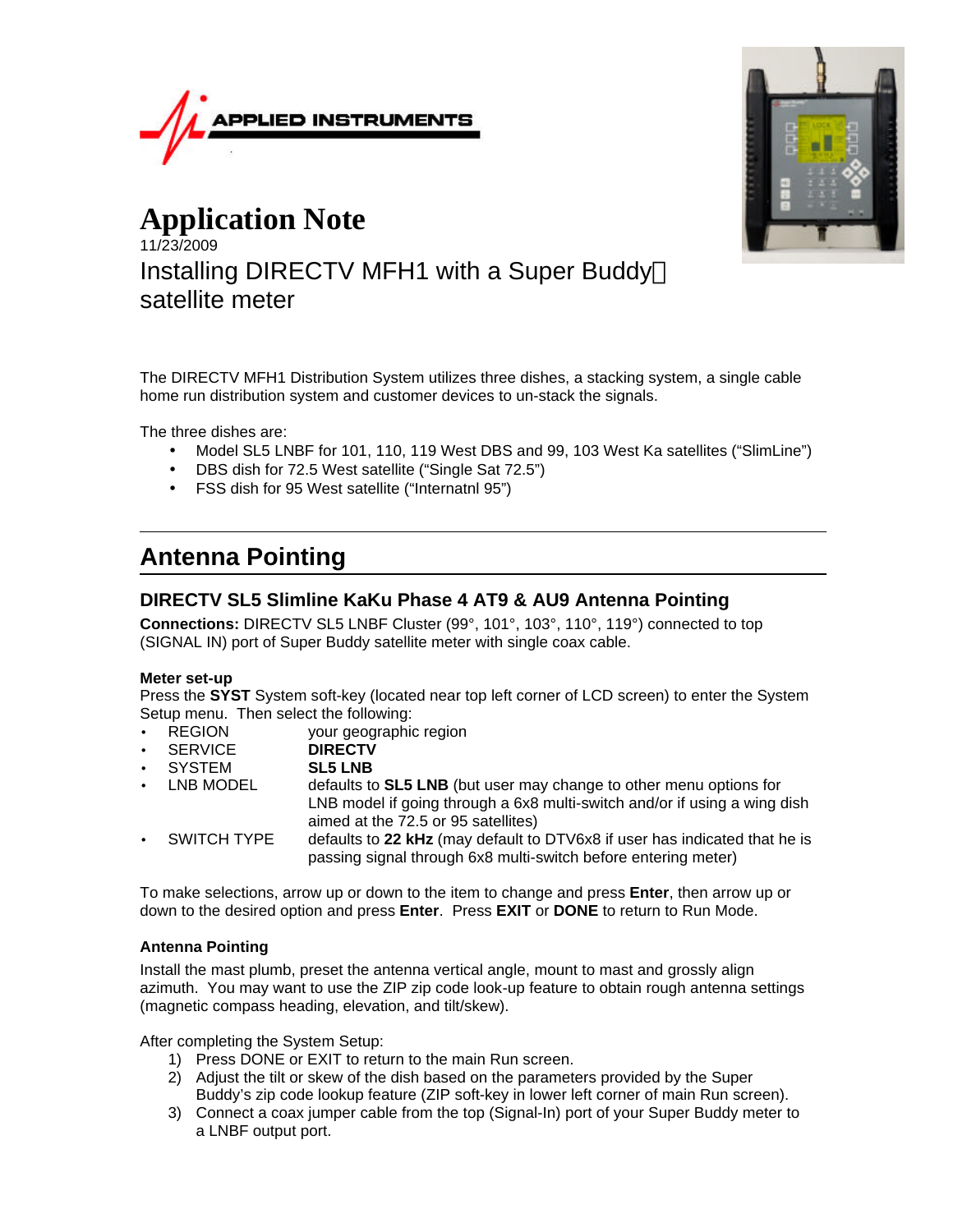## *To find the 101° satellite:*

- Press the LNB soft-key (located on middle right side of LCD screen) to apply power to the LNB. LNB1 is for the 101° satellite
- Adjust the azimuth and elevation of the dish to optimize the alignment by maximizing the signal level (left bar graph) and signal quality (right bar graph) on the 101 satellite. Align antenna until a LOCK status is obtained.
- After you see LOCK, press ID soft-key (located on middle left side of LCD screen) and verify that the 101 satellite has been found.

## *To check the status of the 119° satellite:*

- Press the LNB soft-key again to switch to LNB2 (22 kHz). LNB2 is for the 110 $^{\circ}$  & 119 $^{\circ}$ satellites.
- Adjust the tilt/skew of the dish to optimize the alignment by maximizing the signal level (left bar graph) and signal quality (right bar graph) on the 119° satellite. Align antenna until a LOCK status is obtained.
- After you see LOCK, press ID soft-key (located on middle left side of LCD screen) and verify that the 119 satellite has been found.

Note: Transponders 22 through 32 of the 110/119 Combo come from the 119 satellite

## *To check the status of the 110° satellite:*

- While still selected on LNB2, use your Up/Down arrow keys to scroll to transponders 8, 10, or 12 of the 110/119 Combo
- Check to make sure you have a LOCK status and a good signal level and C/N value
- Press ID and verify that the 110 satellite has been found

Note: Transponders 8, 10, and 12 of the 110/119 Combo come from the 110 satellite

Now press the LNB power soft-key four times to return to LNB1 (the 101 satellite). Complete the dithering/fine tuning process, adjusting the azimuth and elevation of the dish while looking at the 101 satellite, as directed by DIRECTV. This will ensure good signal reception from all five satellites (99, 101, 103, 110, 119) if your mast/pole is plumb.

DIRECTV has strictly stated that they do NOT want the technicians modifying the alignment of the dish while looking only at the Ka signal level (dBm) because if they improve signal reception from the 103 satellite, they will likely be hurting the alignment on the 99 satellite at the same time. DIRECTV recommends adjusting the azimuth and elevation of the dish while looking at the 101 satellite, adjusting the tilt/skew of the dish while looking at the 119 satellite, and then performing their fine-tuning/dithering process while looking at the 101 satellite. Please refer to DIRECTV's official instructions regarding their dithering/fine-tuning process for more information.

The Super Buddy satellite meter cannot identify and get a LOCK on the DIRECTV 99 & 103 Ka satellites. The Super Buddy can only display signal level (dBm) on your left bar graph for the non-SWM DIRECTV 99 & 103 Ka satellites. The right bar graph (signal quality) will be empty and the meter will NOT indicate a lock status since the Super Buddy meter isn't able to demodulate or obtain a lock on the DIRECTV Ka signals due to the DVB-S2 modulation type and level of encryption. Only the DIRECTV IRD/satellite receiver can show you the signal quality of the 99 & 103 Ka satellites signals because the receiver has been authorized and cuts through the layer of encryption found on the Ka satellites.

## *To check the Ka High Transponders on 99° Spaceway 2*

- Press the LNB soft-key (located on middle right side of LCD screen) multiple times to toggle to LNB3 (99° satellite)
- Press your up/down arrow keys to scroll through transponders 1-6
- Pay attention to the signal level (dBm) on your left bar graph. You can ignore the right bar graph (C/N) since the Super Buddy meter isn't able to demodulate or obtain a LOCK on the DIRECTV Ka signal.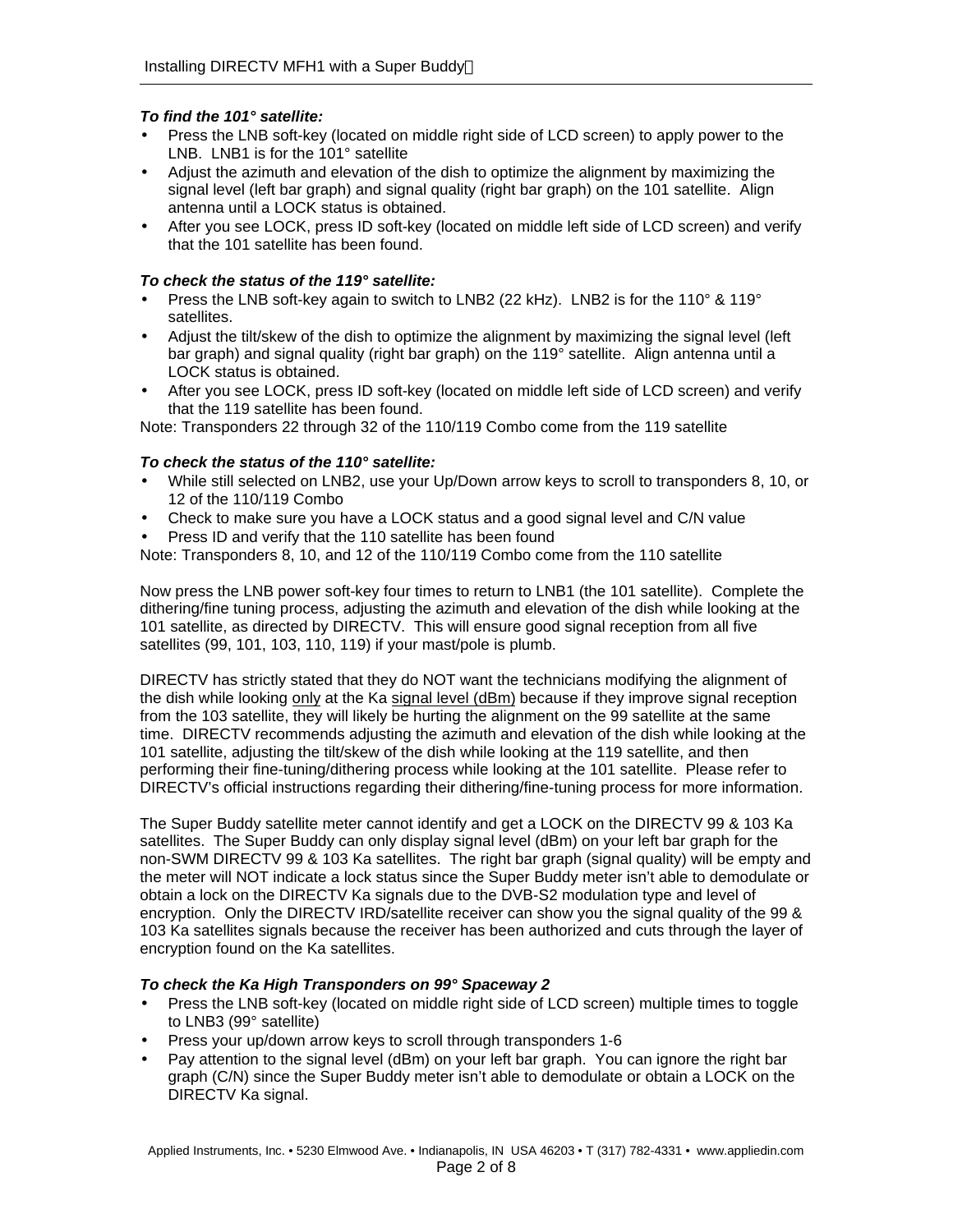#### *To check the Ka High Transponders on 103° Spaceway 1*

- Press the LNB soft-key (located on middle right side of LCD screen) multiple times to toggle to LNB4 (103° satellite)
- Press your up/down arrow keys to scroll through transponders 1-6
- Pay attention to the signal level (dBm) on your left bar graph. You can ignore the right bar graph (C/N) since the Super Buddy meter isn't able to demodulate or obtain a LOCK on the DIRECTV Ka signal.

Note: the Super Buddy is not able to check the signal level of the Ka Low transponders on either 99 or 103 unless you have a B-Band converter in-line because they are not in the frequency range of the meter. If you have the B-Band converter in-line, you'll need to choose "SL5 w/B-Band" as your System type in the System Setup software menu.

*You may choose to use the PoP Scan function of the meter to record the measurements*. Please refer to the operations manual for more info and instructions related to the Proof of Performance scan feature.

# **Single Sat 72.5 Antenna Pointing**

Preset the antenna and mast hardware per the directions of DIRECTV.

**Connections:** Circular LNBF (possibly Eagle Aspen model DTV32+) connected to top (Signal In) port of Super Buddy meter with coax cable

## *Meter Set-Up:*

Push the **SYST** System soft-key to select the following:

- REGION your geographic region<br>• SERVICE **DIRECTV**
- **SERVICE**
- SYSTEM **Single Sats**
- LNB MODEL **Single Sat 72.5**
- SWITCH TYPE none

*To make selections, arrow up or down to the item to change and press Enter, then arrow up or down to the desired option and press Enter*. *Press EXIT or DONE to return to Run Mode*

## **Antenna Pointing**

Install the mast plumb, preset the antenna vertical angle, mount to mast and grossly align azimuth. You may want to use the ZIP zip code look-up feature to obtain rough antenna settings (magnetic compass heading and elevation).

- Ensure that you have selected the 72.5W satellite. Use left / right arrow keys to select the desired satellite (orbital position displayed in upper left).
- Press the **ZIP** zip code soft-key (located in bottom left of LCD screen), type in the local zip code, and press **ENTER**. Approximate antenna settings will be displayed. Press **EXIT** softkey to return to the main Run screen.

#### **Run Mode**

Press LNB soft-key (located on middle right side of LCD screen) to power the LNB.

After selecting the satellite and pressing the **LNB** soft-key to power the LNB:

- Adjust antenna azimuth and elevation to obtain maximum signal level (left bar graph), signal quality (right bar graph), and LOCK status.
- Press the **ID** soft-key to verify the satellite. "ID VERIFIED" means you are pointed correctly.
- If "ID FAILED" is displayed, press **SCAN** soft-key and Super Buddy will find which satellite you are aimed at.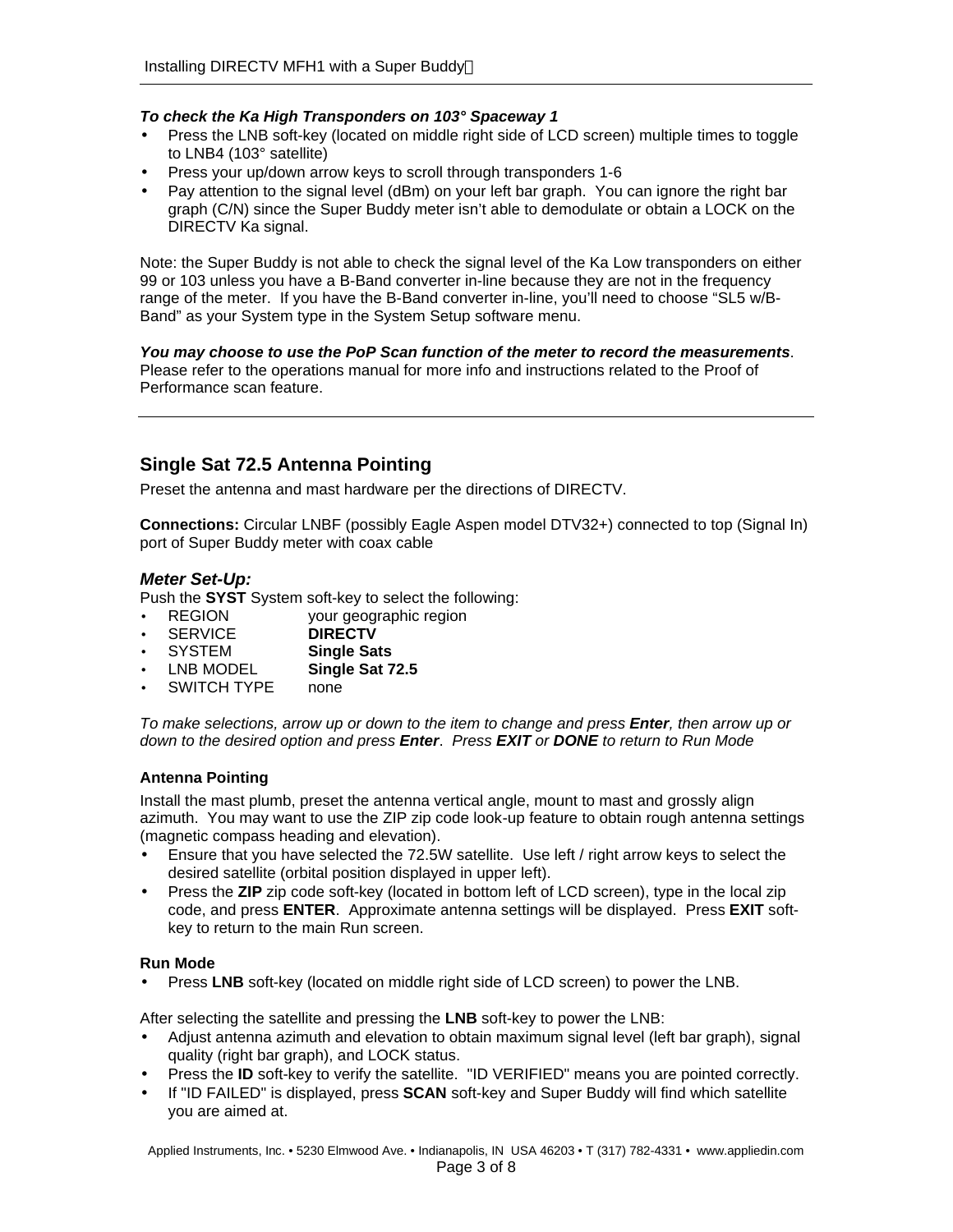• If desired, you may also use Up/Down arrow keys to scroll through other transponders to check for proper RF signal level and quality.

#### *Use the PoP Scan function to record the measurements*.

# **International 95 Antenna Pointing**

Preset the antenna and mast hardware per the directions of DIRECTV.

**Connections:** Linear LNBF (possibly Eagle Aspen model P170KU) connected to top (SIGNAL IN) port of Super Buddy meter with coax cable.

### *Meter Set-Up:*

Push the **SYST** System soft-key to select the following:

- REGION your geographic region
- SERVICE **DIRECTV**
- SYSTEM **Single Sats**
- LNB MODEL **Intl 95**
- SWITCH TYPE none

*To make selections, arrow up or down to the item to change and press Enter, then arrow up or down to the desired option and press Enter*. *Press EXIT or DONE to return to Run Mode*

### **Antenna Pointing**

Install the mast plumb, preset the antenna vertical angle, mount to mast and grossly align azimuth. You may want to use the ZIP zip code look-up feature to obtain rough antenna settings (magnetic compass heading, elevation, and polarization offset).

- Ensure that you have selected the 95W Galaxy 3C satellite. Use left / right arrow keys to select the desired satellite (orbital position displayed in upper left).
- Press the **ZIP** zip code soft-key (located in bottom left of LCD screen), type in the local zip code, and press **ENTER**. Approximate antenna settings will be displayed. Press **EXIT** softkey to return to the main Run screen.

#### **Run Mode**

• Press **LNB** soft-key (located on middle right side of LCD screen) to power the LNB.

After selecting the satellite and pressing the **LNB** soft-key to power the LNB:

- Adjust antenna azimuth and elevation to obtain maximum signal level (left bar graph), signal quality (right bar graph), and LOCK status.
- Rotate the LNB and feed horn assembly (adjusting the polarity offset) to maximize signal level and quality.
- Press the **ID** soft-key to verify the satellite. "ID VERIFIED" means you are pointed correctly.
- If "ID FAILED" is displayed, press **SCAN** soft-key and Super Buddy will find which satellite you are aimed at.
- If desired, you may also use Up/Down arrow keys to scroll through other transponders to check for proper level and quality.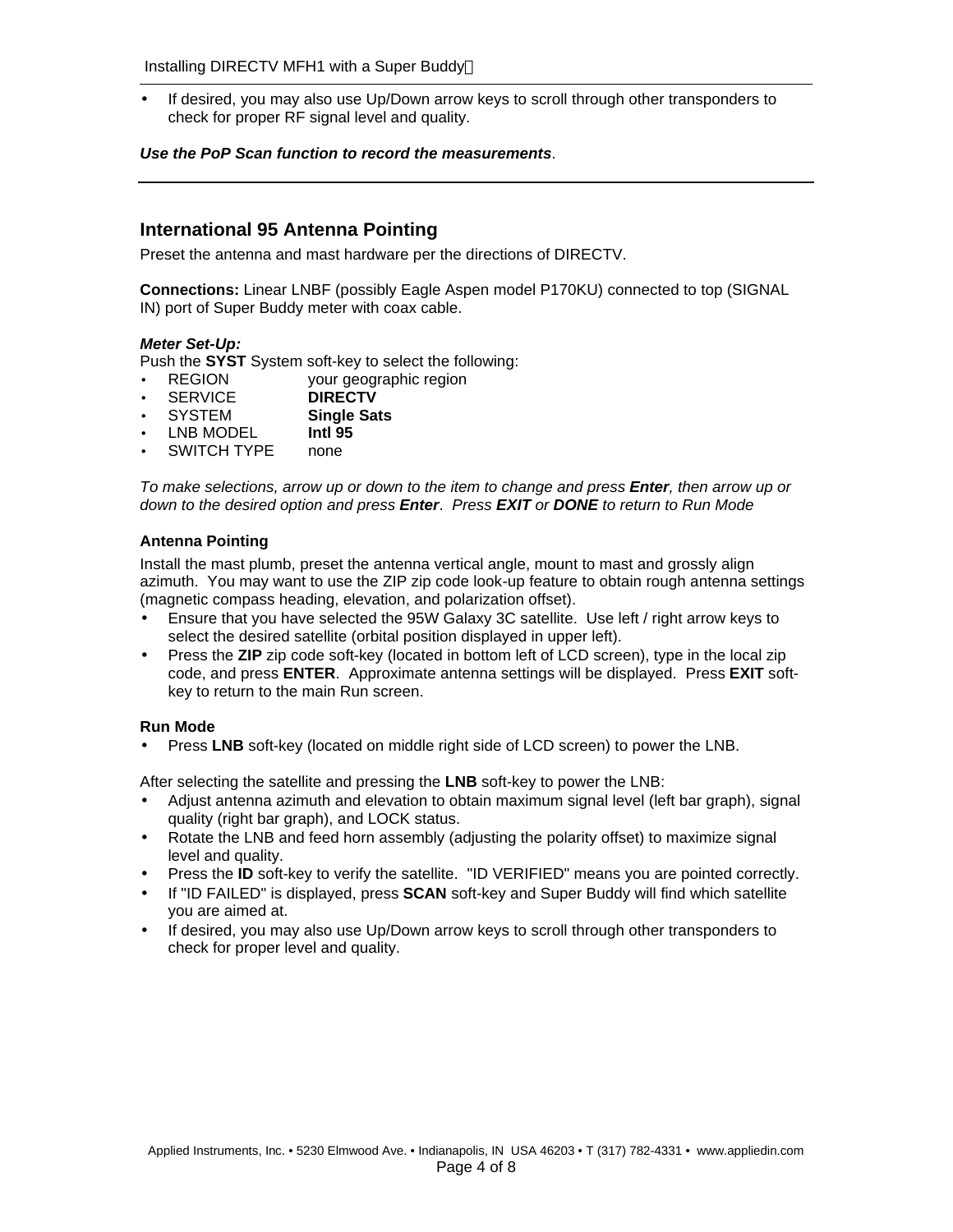# **Input Verification**

When the antennas are properly aligned, verify and document the quality of the signals at the input to the riser system using the procedure below.

This test is performed at the input to the riser system, specifically at the end of the cables that connect to the PI-6S Power Inserter.

#### *Equipment Setup:*

• Disconnect one input cable at a time from PI-6S and connect it to the Super Buddy's top (SIGNAL IN) LNB input port.

#### *Meter Set-Up:*

Push the **SYST** System soft-key to select the following:

- REGION your geographic region
- SERVICE **DIRECTV**
- SYSTEM **MFH-1 systems**
- LNB MODEL defaults to **MFH-1 basic** (user may also choose between **MFH-1 w/95** or **MFH-1 w/72.5/95**)
- SWITCH TYPE **Manual**

To make selections, arrow up or down to the item to change and press **Enter**, then arrow up or down to the desired option and press **Enter**.

After selecting the MFH-1 model, you must up arrow to the switch type and select "Manual". If you leave the switch type at the default DTV6x8, your readings may not be optimal because the meter will be sending invalid switch commands to the LNBF.

Press **EXIT** or **DONE** to return to Run Mode

## **Verify Port 1**

- Disconnect the cable from the PI-6S Port 1 and connect it to the Super Buddy "Signal In" LNB input port.
- Select LNB1 on the meter by pressing the LNB soft-key (located on middle right side of LCD screen)

This will set the Super Buddy to use the odd transponders from the 101 satellite and output the proper voltage to the SL5 LNBF to obtain this signal.

- Verify that a signal lock is obtained.
- Press ID to verify the correct satellite has been obtained.
- Press MENU and select PoP Scan to start collecting data.

The meter will now scan through all the transponders and collect the data for each. When it finishes a summary screen will show the minimum and maximum level and signal quality.

- Press SAVE
- Enter the date
- Enter the location
- Enter your name
- Enter any other comments about the installation (the port number may be useful)
- Press SAVE
- Enter a unique file name (location and port are suggested)
- Press SAVE or ENTER

The meter will save the file in flash storage and reboot.

Applied Instruments, Inc. • 5230 Elmwood Ave. • Indianapolis, IN USA 46203 • T (317) 782-4331 • www.appliedin.com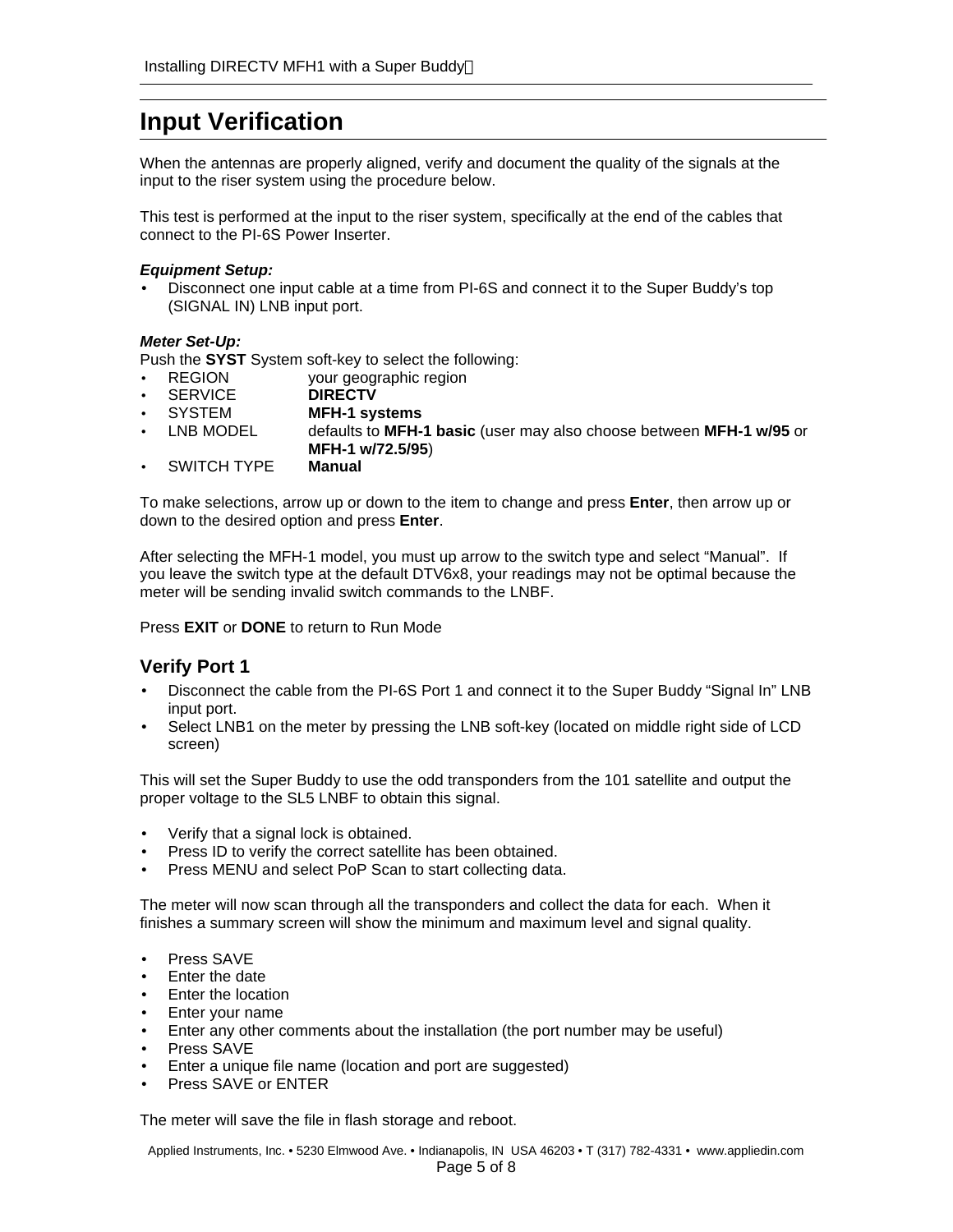Remove the LNB cable from the Super Buddy and replace it on Port 1 of the PI-6S.

# **Verify Port 2**

This procedure verifies the signal quality on Port 2 of the riser system which is used for the even transponders from 101 West.

- Disconnect the cable from Port 2 of the PI-6S and connect it to the Super Buddy LNB port.
- Select LNB2 on the meter by pressing the LNB soft-key.
- Follow the rest of the procedure described above for Port 1.
- Remove the LNB cable from the Super Buddy and replace it on Port 2 of the PI-6S.

NOTE: Port 2 will not pass the ID Verification test because there is no way to distinguish the 101 even transponders from the 72.5 even transponders.

## **Verify Port 3**

This procedure verifies the signal quality on Port 3 of the riser system which is used for the odd transponders from 119 West.

- Disconnect the cable from Port 3 of the PI-6S and connect it to the Super Buddy LNB port.
- Select LNB3 on the meter by pressing the LNB soft-key.
- Follow the rest of the procedure described above for Port 1.
- Remove the LNB cable from the Super Buddy and replace it on Port 3 of the PI-6S.

# **Verify Port 4**

This procedure verifies the signal quality on Port 4 of the riser system which is used for the even transponders from 119 and 110 West.

- Disconnect the cable from Port 4 of the PI-6S and connect it to the Super Buddy LNB port.
- Select LNB4 on the meter by pressing the LNB soft-key.
- Follow the rest of the procedure described above for Port 1.
- Remove the LNB cable from the Super Buddy and replace it on Port 4 of the PI-6S.

Note: Transponders 8, 10, and 12 are related to the 110 West satellite. Transponders 22 through 32 are related to the 119 West satellite.

# **Verify Port 5**

This procedure verifies the signal quality on Port 5 of the riser system which is used for the even transponders from 72.5 West.

- Disconnect the cable from Port 5 of the PI-6S and connect it to the Super Buddy LNB port.
- Select LNB5 on the meter by pressing the LNB soft-key.
- Follow the rest of the procedure described above for Port 1.
- Remove the LNB cable from the Super Buddy and replace it on Port 5 of the PI-6S.

NOTE: Port 5 will not pass the ID Verification test because there is no way to distinguish the 101 even transponders from the 72.5 even transponders.

# **Verify Port 6**

This procedure verifies the signal quality on Port 6 of the riser system which is used for the even transponders from 95 West.

- Disconnect the cable from Port 6 of the PI-6S and connect it to the Super Buddy LNB port.
- Select LNB6 on the meter by pressing the LNB soft-key.
- Follow the rest of the procedure described above for Port 1.
- Remove the LNB cable from the Super Buddy and replace it on Port 6 of the PI-6S.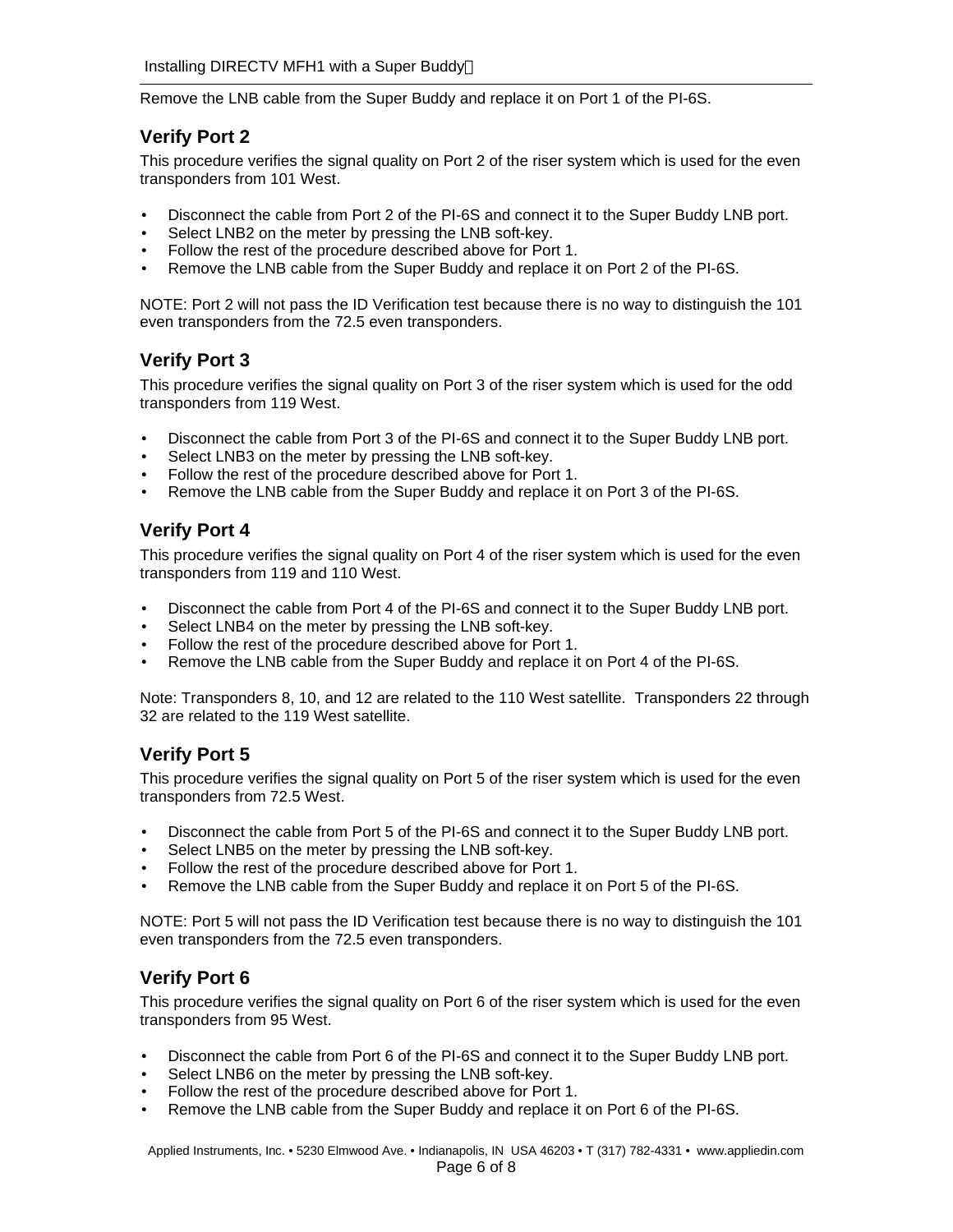# **Customer Drop Verification**

This test is performed at the customer drop location, at the output from the Customer Unit.

#### *Equipment Setup:*

• Connect a cable from the Super Buddy "Signal In" LNB port to the Customer Unit receiver port.

#### *Meter Set-Up:*

Push the **SYST** System soft-key to select the following:

- REGION your geographic region
- SERVICE **DIRECTV**
- SYSTEM **MFH-1 systems**
- LNB MODEL defaults to **MFH-1 basic** (user may also choose between **MFH-1 w/95** or **MFH-1 w/72.5/95**)
- SWITCH TYPE **DTV6x8**

Note: You must have the DTV6x8 switch selected for this part of the procedure. This switch type is necessary for the meter to send the proper switch commands to the customer unit.

The procedure is basically the same as the input verification procedure above except that the cable does not change between ports.

# **Verify Port 1**

- Select LNB1 on the meter by pressing the LNB soft-key.
- Verify that a signal lock is obtained.
- Press ID to verify the correct satellite has been obtained.
- Press MENU and select PoP Scan to start collecting data.
- When scan completes, press SAVE
- Enter the date
- Enter the location
- Enter your name
- Enter any other comments about the installation (the port number may be useful)
- Press SAVE
- Enter a unique file name (location and port are suggested)
- Press SAVE or ENTER

# **Verify Other Ports**

Repeat the above except for selecting the desired port with the LNB soft-key.